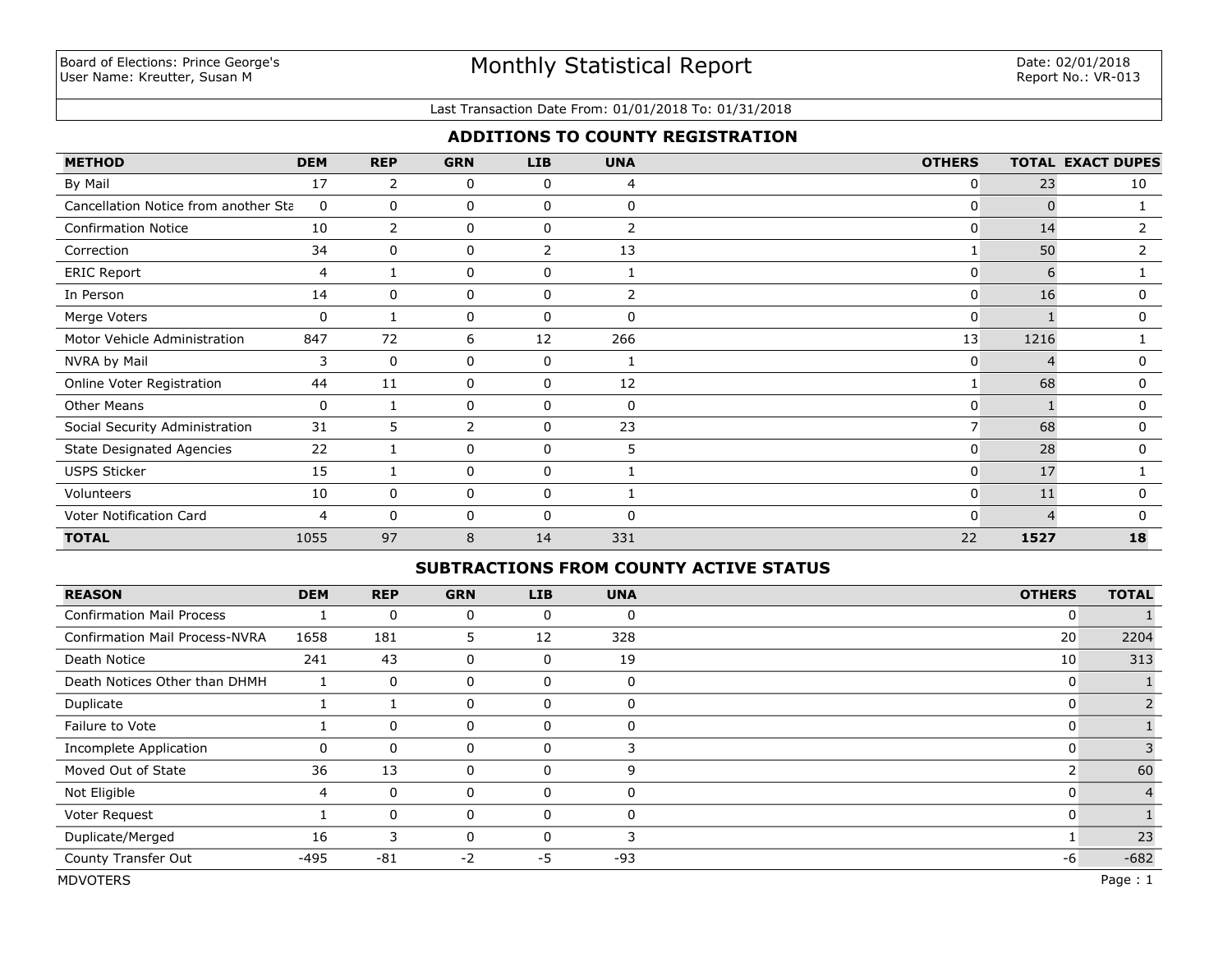Board of Elections: Prince George's User Name: Kreutter, Susan M

# Monthly Statistical Report

| 31/2018<br>/2018<br>$01/0$ <sup>-</sup><br>_ast<br>⊦rom<br>ansact<br>Date<br>. rion.<br>. 101 |     |                              |  |  |            |  |  |                    |     |  |
|-----------------------------------------------------------------------------------------------|-----|------------------------------|--|--|------------|--|--|--------------------|-----|--|
| יחד<br><b>IVIAL</b>                                                                           | 24E | $\sim$ $\sim$ $\sim$<br>ے کے |  |  | AET<br>45S |  |  | $\sim$<br><u>-</u> | אמר |  |

## **AFFILIATION CHANGES**

| <b>CHANGE</b> | <b>DEM</b>  | <b>REP</b> | <b>GRN</b> | <b>LIB</b> | <b>UNA</b>     | <b>OTHERS</b> | <b>TOTAL</b> |
|---------------|-------------|------------|------------|------------|----------------|---------------|--------------|
| From          | ィロつ<br>ᅩᇰ   | 58<br>JU   |            |            | QF<br><u>-</u> | $\sim$<br>∠∠  | 333          |
| -             | $-1$<br>ΤZ. | ⊶          |            |            | 132            |               | 333          |
| <b>TOTAL</b>  | $-26$       | $-10$      |            |            | $\sim$<br>، ب  |               |              |

## **CURRENT ACTIVE REGISTRATION**

| <b>ACTIVITY</b>              | <b>DEM</b> | <b>REP</b> | <b>GRN</b> | <b>LIB</b> | <b>UNA</b> | <b>OTHERS</b> | <b>TOTAL</b> |
|------------------------------|------------|------------|------------|------------|------------|---------------|--------------|
| BEGINNING OF REPORT          | 451876     | 41208      | 1038       | 1583       | 66376      | 11591         | 573672       |
| ADDITIONS $(+)$              | 1055       | 97         | 8          | 14         | 331        | 22            | 1527         |
| REINSTATED (+)               | 60         |            |            | 0          | 9          |               | 75           |
| CANCELLED (-)                | $-299$     | $-60$      | 0          | 0          | $-31$      | $-13$         | $-403$       |
| COUNTY TRANSFER OUT (-)      | $-495$     | $-81$      | $-2$       | -5         | -93        | -6            | $-682$       |
| AFFILIATION CHANGES (+ OR -) | $-26$      | $-16$      | 4          | 4          | 37         | -3            | $\Omega$     |
| * INACTIVATED (-)            | $-1660$    | $-181$     | -5         | $-12$      | $-328$     | $-20$         | $-2206$      |
| * REACTIVATED (+)            | 93         | 6          | 0          |            | 14         | 0             | 114          |
| <b>END OF REPORT TOTALS</b>  | 450604     | 40976      | 1044       | 1585       | 66315      | 11573         | 572097       |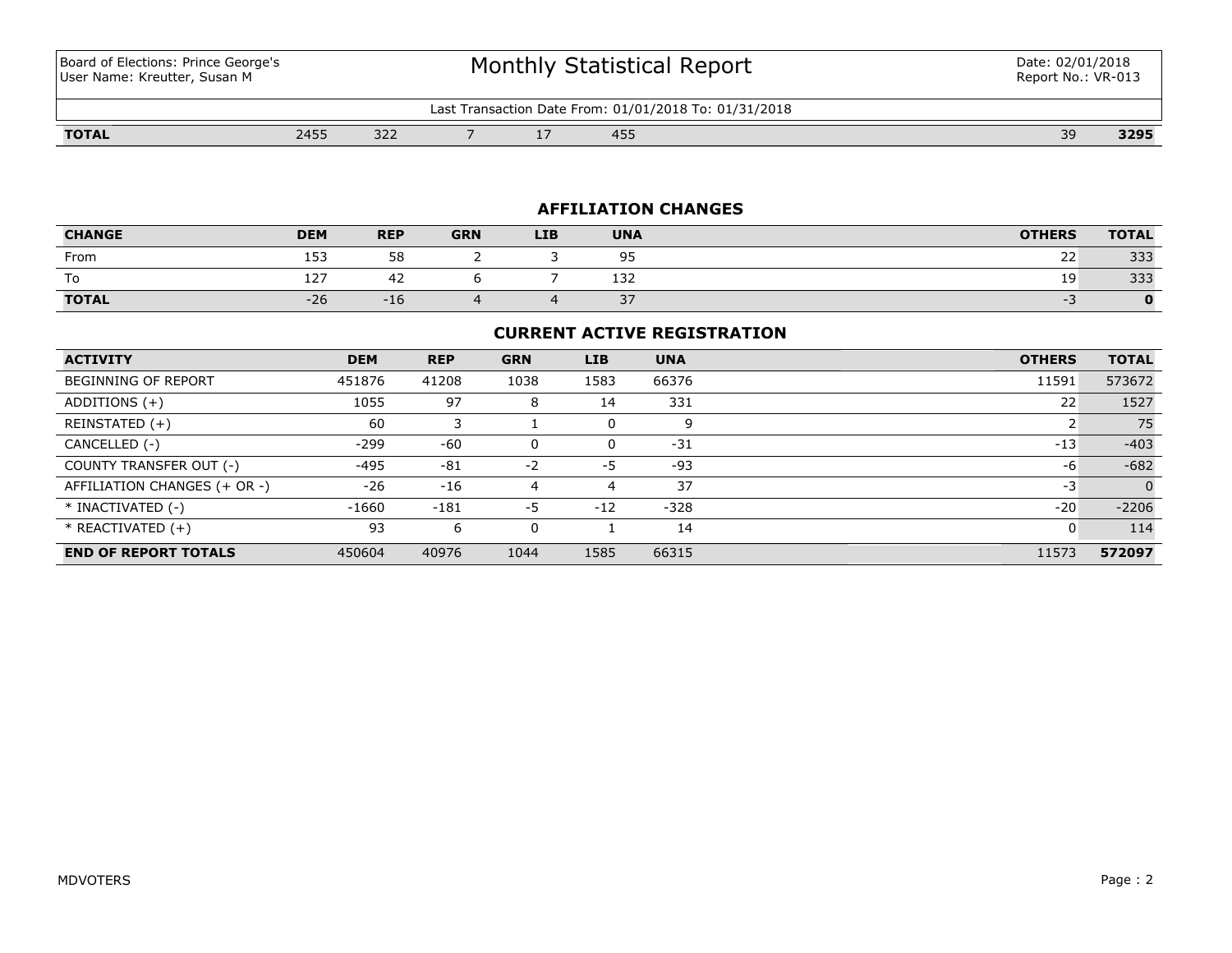#### Last Transaction Date From: 01/01/2018 To: 01/31/2018

## **INACTIVE REGISTRATION**

## **SUBTRACTIONS FROM COUNTY INACTIVE STATUS**

| <b>REASON</b>                    | <b>DEM</b>            | <b>REP</b> | <b>GRN</b>  | <b>LIB</b> | <b>UNA</b>     | <b>OTHERS</b> | <b>TOTAL</b>   |
|----------------------------------|-----------------------|------------|-------------|------------|----------------|---------------|----------------|
| By Mail                          | 2                     | 0          | 0           | 0          | 2              | 0             |                |
| <b>Confirmation Notice</b>       | 14                    | 0          | 0           | 0          |                | 0             | 15             |
| Correction                       | 0                     |            | 0           | 0          | 1              | 0             | $\overline{2}$ |
| Death Notice                     | $\overline{7}$        | 0          | 0           | 0          | $\mathbf 0$    | 0             | $\overline{7}$ |
| <b>ERIC Report</b>               | 0                     |            | 0           | 0          | 0              | 0             |                |
| <b>FPCA</b>                      | $\mathbf{2}^{\prime}$ | 0          | 0           | 0          | $\mathbf 0$    | 0             | $\overline{2}$ |
| In Person                        | $\overline{2}$        | 0          | 0           | 0          | 0              | 0             | $\overline{2}$ |
| Merge Voters                     |                       | 0          | 0           | 0          | 0              | 0             |                |
| Motor Vehicle Administration     | 65                    | 3          | $\mathbf 0$ |            | $\overline{7}$ | 0             | 76             |
| Moved Out of State               | 97                    | 13         | 0           | 2          | 22             | 3             | 137            |
| Online Voter Registration        | 4                     | 0          | 0           | 0          | $\mathbf 0$    | 0             | $\overline{4}$ |
| <b>State Designated Agencies</b> |                       | 0          | 0           | 0          | 0              | 0             |                |
| Duplicate/Merged                 | $\mathbf{2}^{\prime}$ | 0          | 0           | 0          | $\mathbf 0$    | 0             | $\overline{2}$ |
| County Transfer Out              | $-41$                 | $-2$       | 0           | 0          | -6             | $\mathbf{0}$  | $-49$          |
| <b>TOTAL</b>                     | 244                   | 20         | $\mathbf 0$ | 3          | 39             | 3             | 309            |

## **CURRENT INACTIVE REGISTRATION**

| <b>ACTIVITY</b>              | <b>DEM</b> | <b>REP</b> | <b>GRN</b> | <b>LIB</b> | <b>UNA</b> | <b>OTHERS</b> | <b>TOTAL</b>   |
|------------------------------|------------|------------|------------|------------|------------|---------------|----------------|
| <b>BEGINNING OF REPORT</b>   | 30945      | 3238       | 83         | 162        | 6044       | 917           | 41389          |
| $*$ INACTIVATED $(+)$        | 1660       | 181        |            | 12         | 328        | 20            | 2206           |
| *REACTIVATED (-)             | $-97$      | -5         |            | -1         | $-11$      |               | $-114$         |
| COUNTY TRANSFER OUT (-)      | $-41$      | $-2$       |            | 0          | -6         |               | $-49$          |
| AFFILIATION CHANGES (+ OR -) |            |            |            | 0          | 0          |               | $\overline{0}$ |
| CANCELLED FROM INACTIVE (-)  | $-144$     | $-16$      |            | $-2$       | $-26$      | -5            | $-193$         |
| PENDING FROM INACTIVE (-)    |            |            |            | 0          | 0          |               | $\Omega$       |
| <b>TOTAL INACTIVE</b>        | 32323      | 3396       | 88         | 171        | 6329       | 932           | 43239          |

## **ACTIVE AND INACTIVE REGISTRATION TOTAL REGISTRATION RECORDS**